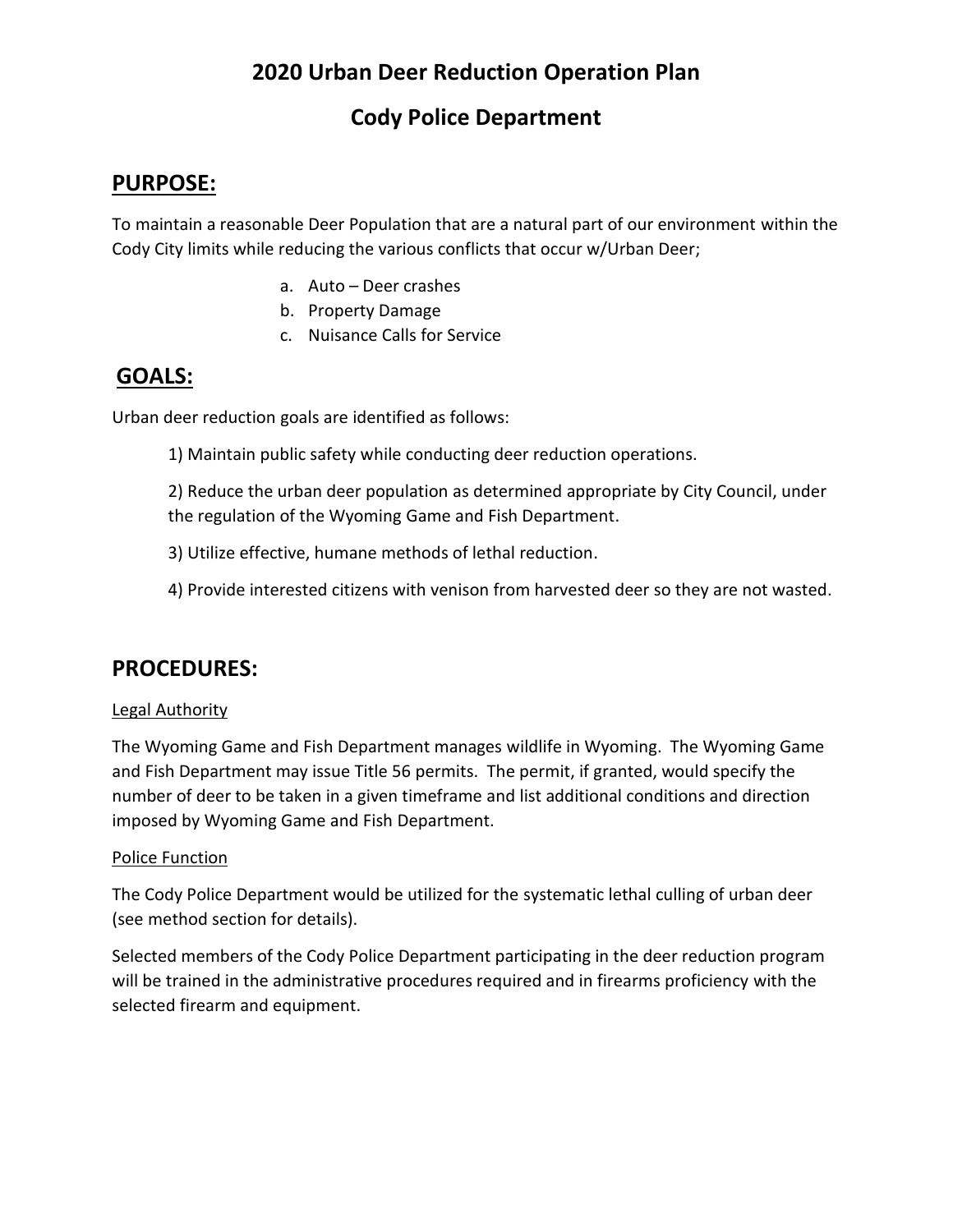#### Method

The Cody Police Department will utilize police officers trained in the administrative and operational procedures unique to this program, to shoot deer using weapons and at locations detailed below.

The basic process would involve using bait to lure deer into areas where they could be safely shot. The biological samples for Chronic Wasting Disease testing would be collected, and the deer will be donated to interested citizens for processing and consumption pending the outcome of CWD testing.

#### **Training**

Participating officers will complete training specific to this program. Topics will include administrative reporting requirements under the Chapter 56 Permit and as determined by the Cody Police Department, biological sampling for CWD testing, distribution of harvested deer to interested citizens, and firearms competency with the selected equipment.

#### Manpower

The Cody Police Department will utilize two officers at a time to harvest deer. The primary officer will operate the firearm, while the second will act as a safety officer. The role of the safety officer will be to maintain watch of the surrounding area and background as the first officer readies for the shot.

The Cody Police Department will utilize the Code Enforcement Officer (CEO) to assist with baiting operations, scouting/monitoring deer activity, and with establishing access to privately owned land as needed.

#### Site Selection

Keeping the goal of public safety in mind, the locations selected to harvest deer are of primary importance. The following are some considerations:

- Permission; sites will either be city owned land or on private land with the owner's permission (NOTE: deer will not be harvested on public roadways, or from any land that is not owned by the city of Cody without the permission of the landowner or their authorized agent).
- Background; sites will provide a clear/safe background to allow the use of firearms.
- Each site that is selected for the operation will have a day-time safety evaluation conducted by Police Department personnel. Operation plans will be developed for each selected location.
- Effectiveness; efforts will be made to identify and use sites in problem areas.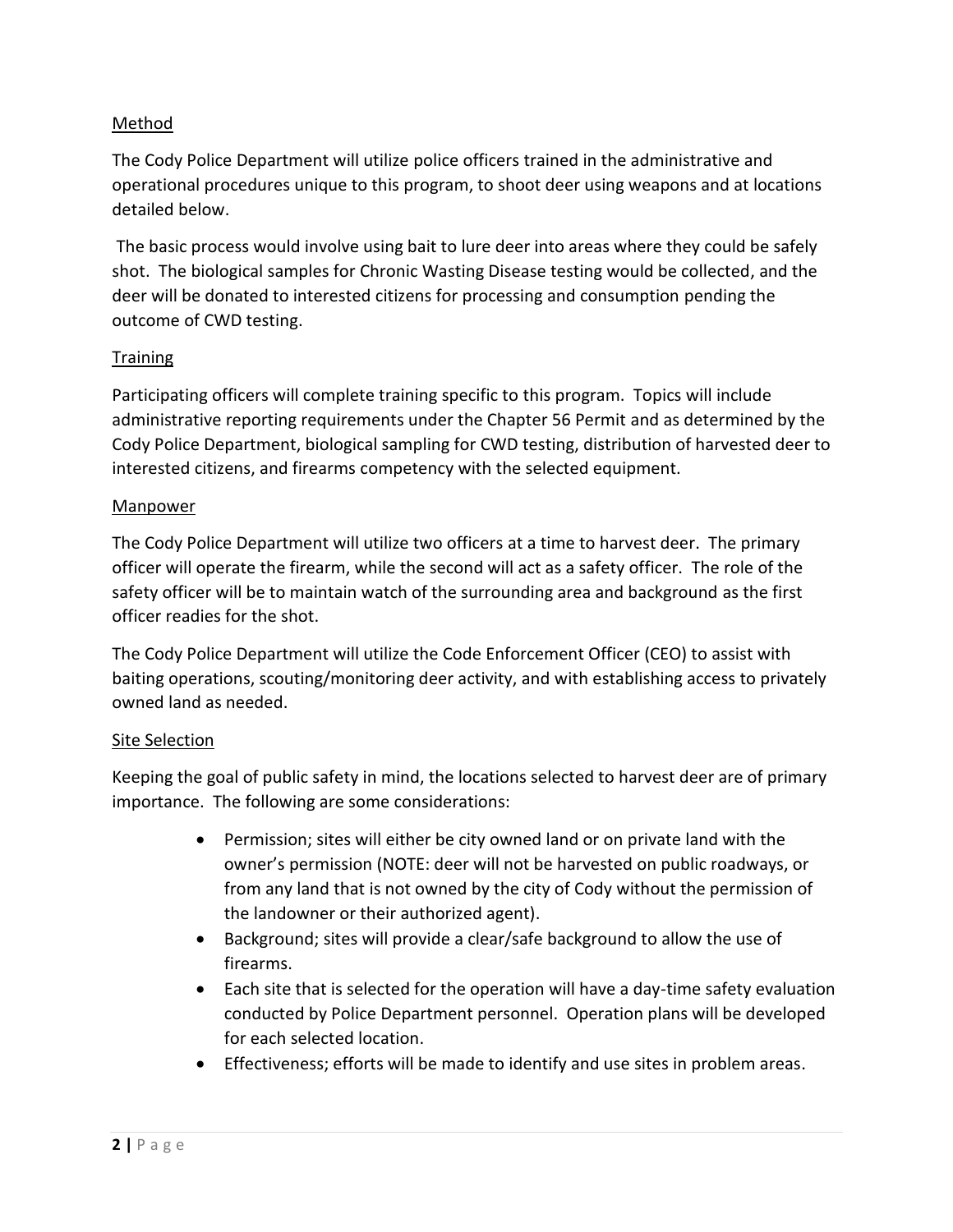#### Equipment

The department will primarily utilize an AR 15 style rifle that is commonly issued as a patrol rifle. The department will use .223 caliber soft point ammunition, which has been found effective for this purpose. Additional approved firearms may be utilized under other specific circumstances.

The primary rifle will be suppressed to minimize the sound of gunshot(s) in city limits and to ensure discrete operations.

A low magnification optic will be utilized to aid with accurate shot placement.

If operations occur after dark, night vision or thermal imagers will be used by the safety officer to ensure there is a clear background and field of fire.

#### Public Safety

The Cody Police Department will not discount public safety in the name of reducing the urban deer population.

There is inherent risk in discharging firearms within city limits. Public safety will not be compromised. With proper site selection, day-time safety evaluations, the oversight of a safety officer, and ultimately the decision of the primary officer to discharge the firearm, public safety will be maintained.

#### Ethics

Taking the life of an animal is a serious matter. Every effort should be made to take only well placed, effective shots, so as to quickly and humanely dispatch the deer.

In the event that a deer is wounded, every effort will be made to follow up and recover the deer in a safe and humane manner.

#### Transportation

Officers will operate a vehicle marked with City of Cody emblems, or will operate the Cody Police Department's Code Enforcement truck. Harvested deer will be covered and out of the view of the public during transport.

#### Distribution of deer

Local citizens who are interested in taking possession of whole, non-field dressed harvested deer, and who agree to accept responsibility for processing, will be able to submit their name and contact information to the City of Cody. Once a deer is harvested, interested citizens will be contacted to take possession of the deer.